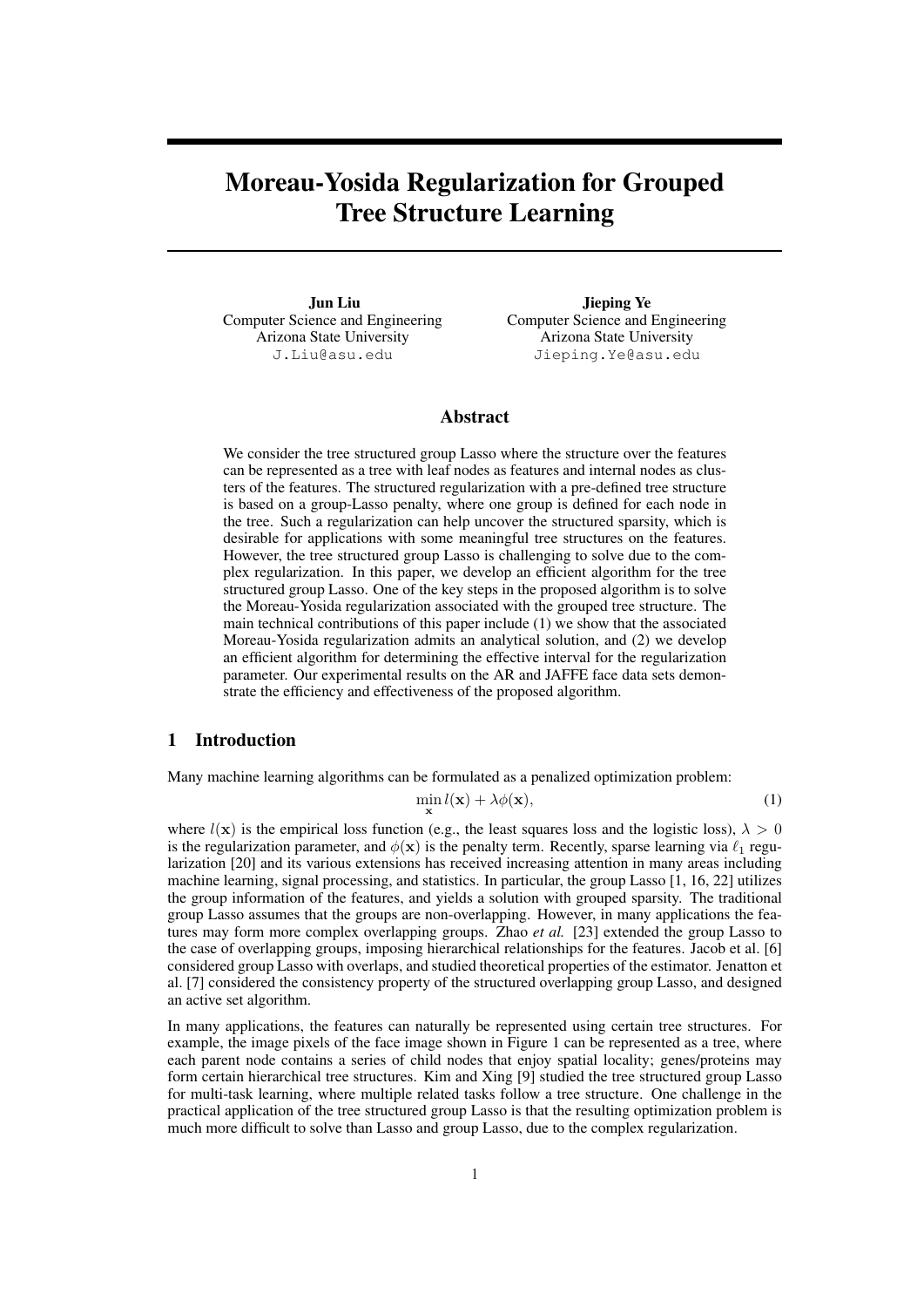

Figure 1: Illustration of the tree structure of a two-dimensional face image. The  $64 \times 64$  image (a) can be divided into 16 sub-images in (b) according to the spatial locality, where the sub-images can be viewed as the child nodes of (a). Similarly, each  $16 \times 16$  sub-image in (b) can be divided into 16 sub-images in (c), and such a process is repeated for the sub-images in (c) to get (d).



Figure 2: A sample index tree for illustration. Root:  $G_1^0 = \{1, 2, 3, 4, 5, 6, 7, 8\}$ . Depth 1:  $G_1^1 = \{1, 2\}$ ,  $G_2^1 = \{3, 4, 5, 6\}, G_3^1 = \{7, 8\}.$  Depth 2:  $G_1^2 = \{1\}, G_2^2 = \{2\}, G_3^2 = \{3, 4\}, G_4^2 = \{5, 6\}.$ 

In this paper, we develop an efficient algorithm for the tree structured group Lasso, i.e., the optimization problem (1) with  $\phi(\cdot)$  being the grouped tree structure regularization (see Equation 2). One of the key steps in the proposed algorithm is to solve the Moreau-Yosida regularization [17, 21] associated with the grouped tree structure. The main technical contributions of this paper include: (1) we show that the associated Moreau-Yosida regularization admits an analytical solution, and the resulting algorithm for the tree structured group Lasso has a time complexity comparable to Lasso and group Lasso, and (2) we develop an efficient algorithm for determining the effective interval for the parameter  $\lambda$ , which is important in the practical application of the algorithm. We have performed experimental studies using the AR and JAFFE face data sets, where the features form a hierarchical tree structure based on the spatial locality as shown in Figure 1. Our experimental results demonstrate the efficiency and effectiveness of the proposed algorithm. Note that while the present paper was under review, we became aware of a recent work by Jenatton et al. [8] which applied block coordinate ascent in the dual and showed that the algorithm converges in one pass.

## 2 Grouped Tree Structure Regularization

We begin with the definition of the so-called index tree:

**Definition 1.** For an index tree T of depth d, we let  $T_i = \{G_1^i, G_2^i, \ldots, G_{n_i}^i\}$  contain all the node(s) *corresponding to depth i, where*  $n_0 = 1$ ,  $G_1^0 = \{1, 2, ..., p\}$  *and*  $n_i \ge 1, i = 1, 2, ..., d$ . The *nodes satisfy the following conditions: 1) the nodes from the same depth level have non-overlapping indices, i.e.,*  $G_j^i$  ∩  $G_k^i = \emptyset$ ,  $\forall i = 1, ..., d, j \neq k, 1 \leq j, k \leq n_i$ ; and 2) let  $G_{j0}^{i-1}$  be the parent node *of a non-root node*  $G^i_j$ , then  $G^i_j \subseteq G^{i-1}_{j0}$ .

Figure 2 shows a sample index tree. We can observe that 1) the index sets from different nodes may overlap, e.g., any parent node overlaps with its child nodes; 2) the nodes from the same depth level do not overlap; and 3) the index set of a child node is a subset of that of its parent node.

The grouped tree structure regularization is defined as:

$$
\phi(\mathbf{x}) = \sum_{i=0}^{d} \sum_{j=1}^{n_i} w_j^i \|\mathbf{x}_{G_j^i}\|,
$$
\n(2)

where  $\mathbf{x} \in \mathbb{R}^p$ ,  $w_j^i \ge 0$  ( $i = 0, 1, \dots, d, j = 1, 2, \dots, n_i$ ) is the pre-defined weight for the node  $G_j^i$ ,  $\|\cdot\|$  is the Euclidean norm, and  $\mathbf{x}_{G_j^i}$  is a vector composed of the entries of x with the indices in  $G_j^i$ .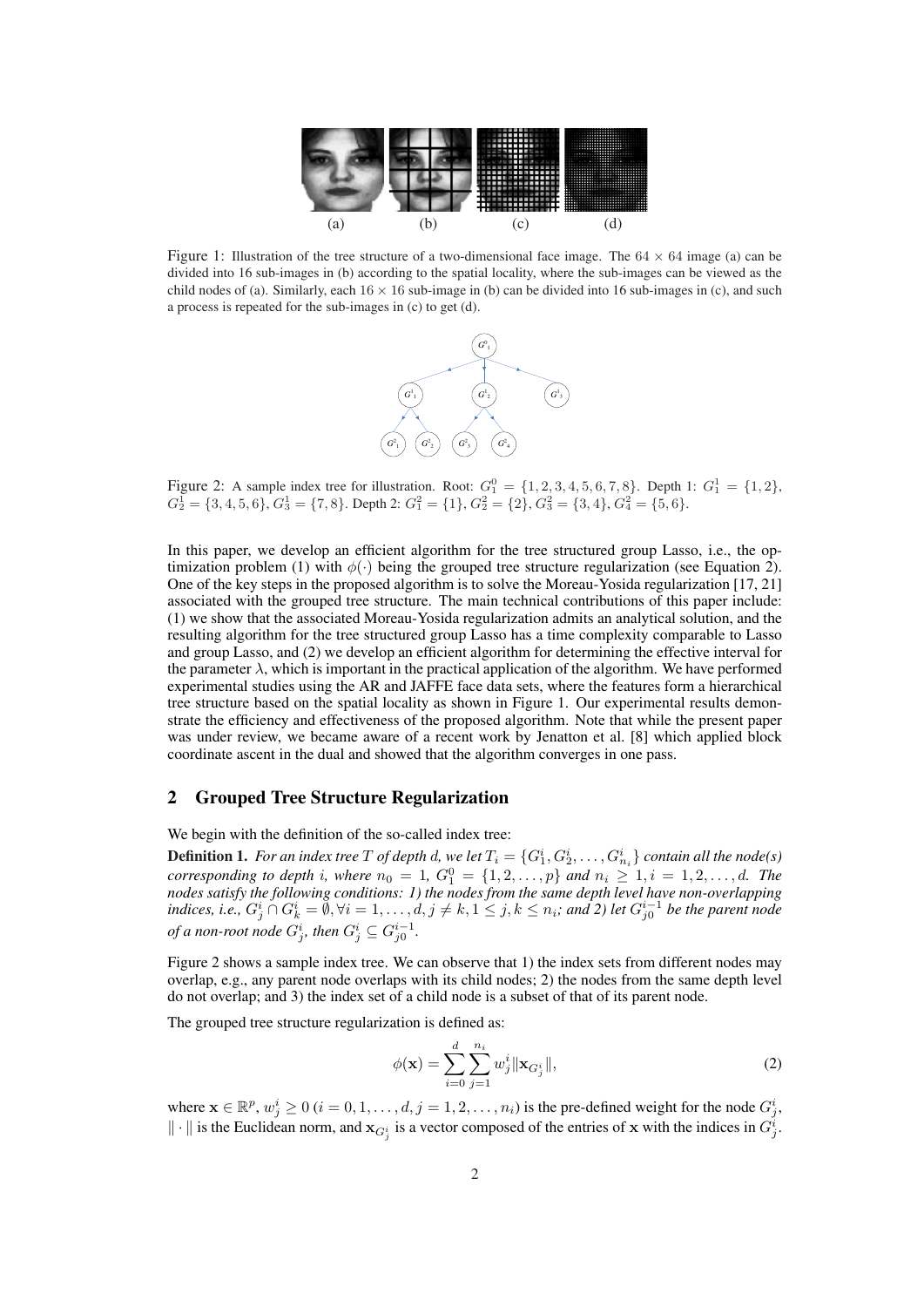In the next section, we study the Moreau-Yosida regularization [17, 21] associated with (2), develop an analytical solution for such a regularization, propose an efficient algorithm for solving (1), and specify the meaningful interval for the regularization parameter  $\lambda$ .

# 3 Moreau-Yosida Regularization of  $\phi(\cdot)$

The Moreau-Yosida regularization associated with the grouped tree structure regularization  $\phi(\cdot)$  for a given  $\mathbf{v} \in \mathbb{R}^p$  is given by:  $\overline{a}$  $\ddot{\phantom{a}}$ 

$$
\phi_{\lambda}(\mathbf{v}) = \min_{\mathbf{x}} \left\{ f(\mathbf{x}) = \frac{1}{2} ||\mathbf{x} - \mathbf{v}||^2 + \lambda \sum_{i=0}^d \sum_{j=1}^{n_i} w_j^i ||\mathbf{x}_{G_j^i}|| \right\},\tag{3}
$$

for some  $\lambda > 0$ . Denote the minimizer of (3) as  $\pi_{\lambda}(\mathbf{v})$ . The Moreau-Yosida regularization has many useful properties: 1)  $\phi_{\lambda}(\cdot)$  is continuously differentiable despite the fact that  $\phi(\cdot)$  is non-smooth; 2)  $\pi_{\lambda}(\cdot)$  is a non-expansive operator. More properties on the general Moreau-Yosida regularization can be found in [5, 10]. Note that,  $f(\cdot)$  in (3) is indeed a special case of the problem (1) with  $l(\mathbf{x}) = \frac{1}{2} ||\mathbf{x} - \mathbf{v}||^2$ . Our recent study has shown that, the efficient optimization of the Moreau-Yosida regularization is key to many optimization algorithms [13, Section 2]. Next, we focus on the efficient optimization of (3). For convenience of subsequent discussion, we denote  $\lambda_j^i = \lambda w_j^i$ .

#### 3.1 An Analytical Solution

We show that the minimization of (3) admits an analytical solution. We first present the detailed procedure for finding the minimizer in Algorithm 1.

|  | <b>Algorithm 1</b> Moreau-Yosida Regularization of the tree structured group Lasso ( $MY_{tgLasso}$ ) |  |  |  |
|--|-------------------------------------------------------------------------------------------------------|--|--|--|
|--|-------------------------------------------------------------------------------------------------------|--|--|--|

**Input:**  $v \in \mathbb{R}^p$ , the index tree T with nodes  $G_j^i$  ( $i = 0, 1, ..., d, j = 1, 2, ..., n_i$ ) that satisfy Definition 1, the weights  $w_j^i \ge 0$  ( $i = 0, 1, ..., d, j = 1, 2, ..., n_i$ ),  $\lambda > 0$ , and  $\lambda_j^i = \lambda w_j^i$ Output:  $\mathbf{u}^0 \in \mathbb{R}^p$ 

1: Set

$$
\mathbf{u}^{d+1} = \mathbf{v},\tag{4}
$$

2: for  $i = d$  to 0 do

3: for  $j = 1$  to  $n_i$  do 4: Compute

$$
\mathbf{u}_{G_j^i}^i = \begin{cases} 0 & \|\mathbf{u}_{G_j^i}^{i+1}\| \leq \lambda_j^i\\ \frac{\|\mathbf{u}_{G_j^i}^{i+1}\| - \lambda_j^i}{\|\mathbf{u}_{G_j^i}^{i+1}\|} \mathbf{u}_{G_j^i}^{i+1} & \|\mathbf{u}_{G_j^i}^{i+1}\| > \lambda_j^i, \end{cases}
$$
(5)

5: end for 6: end for

In the implementation of the  $MY_{tgLasso}$  algorithm, we only need to maintain a working variable u, which is initialized with v. We then traverse the index tree  $T$  in the reverse breadth-first order to update **u**. At the traversed node  $G_j^i$ , we update  $\mathbf{u}_{G_j^i}$  according to the operation in (5), which reduces the Euclidean norm of  $\mathbf{u}_{G_j^i}$  by at most  $\lambda_j^i$ . The time complexity of  $\mathbf{M} \mathbf{Y}_{\text{tgLasso}}$  is  $O(\sum_{i=0}^d \sum_{j=1}^{n_i} |G_j^i|)$ . By using Definition 1, we have  $\sum_{j=1}^{n_i} |G_j^i| \leq p$ . Therefore, the time complexity of  $MY_{\text{tgLasso}}$ is  $O(pd)$ . If the tree is balanced, i.e.,  $d = O(\log p)$ , then the time complexity of  $MY_{\text{teLasso}}$  is  $O(p \log p)$ .

 $MY_{\text{tgLasso}}$  can help explain why the structured group sparsity can be induced. Let us analyze the tree given in Figure 2, with the solution denoted as  $x^*$ . We let  $w_j^i = 1, \forall i, j, \lambda = \sqrt{2}$ , and  $v =$  $[1, 2, 1, 1, 4, 4, 1, 1]^T$ . After traversing the nodes of depth 2, we can get that the elements of  $\mathbf{x}^*$  with indices in  $G_1^2$  and  $G_3^2$  are zero; and when the traversal continues to the nodes of depth 1, the elements of  $x^*$  with indices in  $G_1^1$  and  $G_3^1$  are set to zero, but those with  $G_4^2$  are still nonzero. Finally, after traversing the root node, we obtain  $\mathbf{x}^* = [0, 0, 0, 0, 1, 1, 0, 0]^T$ .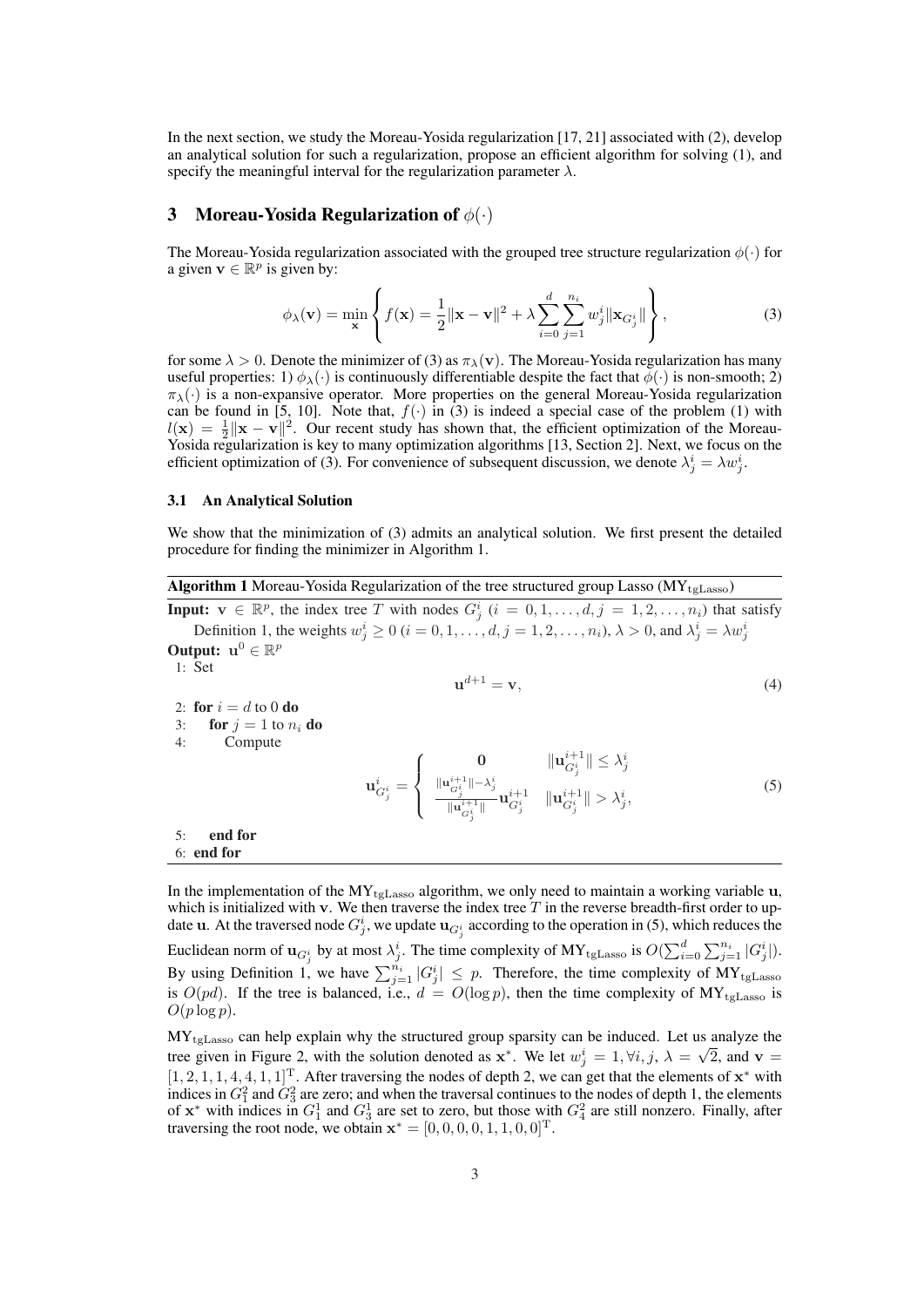Next, we show that  $MY_{teLasso}$  finds the exact minimizer of (3). The main result is summarized in the following theorem:

## **Theorem 1.**  $\mathbf{u}^0$  returned by Algorithm 1 is the unique solution to (3).

Before giving the detailed proof for Theorem 1, we introduce some notations, and present several technical lemmas.

Define the mapping  $\phi_j^i : \mathbb{R}^p \to \mathbb{R}$  as

$$
\phi_j^i(\mathbf{x}) = \|\mathbf{x}_{G_j^i}\|.\tag{6}
$$

We can then express  $\phi(\mathbf{x})$  defined in (2) as:

$$
\phi(\mathbf{x}) = \sum_{i=0}^d \sum_{j=1}^{n_i} \lambda_j^i \phi_j^i(\mathbf{x}).
$$

The subdifferential of  $f(.)$  defined in (3) at the point x can be written as:

$$
\partial f(\mathbf{x}) = \mathbf{x} - \mathbf{v} + \sum_{i=0}^{d} \sum_{j=1}^{n_i} \lambda_j^i \partial \phi_j^i(\mathbf{x}),\tag{7}
$$

where

$$
\partial \phi_j^i(\mathbf{x}) = \begin{cases} \left\{ \mathbf{y} \in \mathbb{R}^p : ||\mathbf{y}|| \leq 1, \mathbf{y}_{\overline{G_j^i}} = \mathbf{0} \right\} & \text{if } \mathbf{x}_{G_j^i} = \mathbf{0} \\ \left\{ \mathbf{y} \in \mathbb{R}^p : \mathbf{y}_{G_j^i} = \frac{\mathbf{x}_{G_j^i}}{||\mathbf{x}_{G_j^i}||}, \mathbf{y}_{\overline{G_j^i}} = \mathbf{0} \right\} & \text{if } \mathbf{x}_{G_j^i} \neq \mathbf{0}, \end{cases}
$$
 (8)

and  $\overline{G_j^i}$  denotes the complementary set of  $G_j^i$ .

**Lemma 1.** For any  $1 \leq i \leq d, 1 \leq j \leq n_i$ , we can find a unique path from the node  $G^i_j$  to the root *node*  $G_1^0$ . Let the nodes on this path be  $G_{r_l}^l$ , for  $l = 0, 1, \ldots, i$  with  $r_0 = 1$  and  $r_i = j$ . We have

$$
G_j^i \subseteq G_{r_l}^l, \forall l = 0, 1, \dots, i - 1.
$$
\n(9)

$$
G_j^i \cap G_r^l = \emptyset, \forall r \neq r_l, l = 1, 2, \dots, i - 1, r = 1, 2, \dots, n_i.
$$
 (10)

**Proof**: According to Definition 1, we can find a unique path from the node  $G_j^i$  to the root node  $G_1^0$ . In addition, based on the structure of the index tree, we have  $(9)$  and  $(10)$ .

**Lemma 2.** *For any*  $i = 1, 2, ..., d, j = 1, 2, ..., n_i$ , we have

$$
\mathbf{u}_{G_j^i}^i \in \mathbf{u}_{G_j^i}^{i+1} - \lambda_j^i \left( \partial \phi_j^i(\mathbf{u}^i) \right)_{G_j^i},\tag{11}
$$

$$
\partial \phi_j^i(\mathbf{u}^i) \subseteq \partial \phi_j^i(\mathbf{u}^0). \tag{12}
$$

**Proof:** We can verify  $(11)$  using  $(5)$ ,  $(6)$  and  $(8)$ .

For (12), it follows from (6) and (8) that, it is sufficient to verify that

$$
\mathbf{u}_{G_j^i}^0 = \alpha_j^i \mathbf{u}_{G_j^i}^i, \text{ for some } \alpha_j^i \ge 0.
$$
 (13)

It follows from Lemma 1 that we can find a unique path from  $G_i^i$  to  $G_1^0$ . Denote the nodes on the It follows from Lemma 1 that we can find a unique path from  $G_j$  to  $G_1$ . Denote the houses on the path as:  $G_{r_l}^l$ , where  $l = 0, 1, ..., i$ ,  $r_i = j$ , and  $r_0 = 1$ . We first analyze the relationship between  $\mathbf{u}_{G_j^i}^i$  and  $\mathbf{u}_{G_j^i}^{i-1}$ . If  $\mathbf{e}^{\:\:l}_{\:\:l}$  $G^{i-1}_{r_{i-1}}$  $\begin{aligned} \mathbf{1}, \dots, i, r_i &= j, \text{ and } r_0 = 0, \ \mathbf{1}_{\mathcal{S}_{r_{i-1}}} &\leq \lambda_{r_{i-1}}^{i-1}, \text{ we have } \mathbf{u}_{\mathcal{G}_{r_i}}^{i-1} \end{aligned}$  $\frac{i-1}{G_{r_{i-1}}^{i-1}} = 0$ , which leads to  $\mathbf{u}_{G_j^i}^{i-1} = 0$  by using (9). Otherwise, if  $\|\mathbf{u}^i_{\epsilon}$  $G^{i-1}_{r_{i-1}}$  $\left\| > \lambda_{r_{i-1}}^{i-1}$ , we have  $\mathbf{u}_{G_{r_i}}^{i-1}$  $\frac{\binom{i-1}{i-1}}{\binom{i}{i-1}} =$  $\|\mathbf{u}^i_{G^{i-1}_{r_{i-1}}}$  $\frac{a_{r_{i-1}}^{i-1}}{\left\| \mathbf{u}^i_{G^{i-1}_{r_{i-1}}} \right\|}$  $\begin{array}{c} \hline \end{array}$  $\mathbf{u}^i$  $\frac{i}{G^{i-1}_{r_{i-1}}}$ , which leads to  $\mathbf{u}_{G_j^i}^{i-1} =$ and a state  $\|\mathbf{u}^i_{G^{i-1}_{r_{i-1}}}$  $\frac{a_{r_{i-1}}^{i-1}}{\left\| \mathbf{u}^i_{G^{i-1}_{r_{i-1}}} \right\|}$ ° ° ° ° °  $\mathbf{u}_{G_j^i}^i$  by using (9). Therefore, we have  $\mathbf{u}_{G_j^i}^{i-1} = \beta_i \mathbf{u}_{G_j^i}^i$ , for some  $\beta_i \ge 0$ . (14)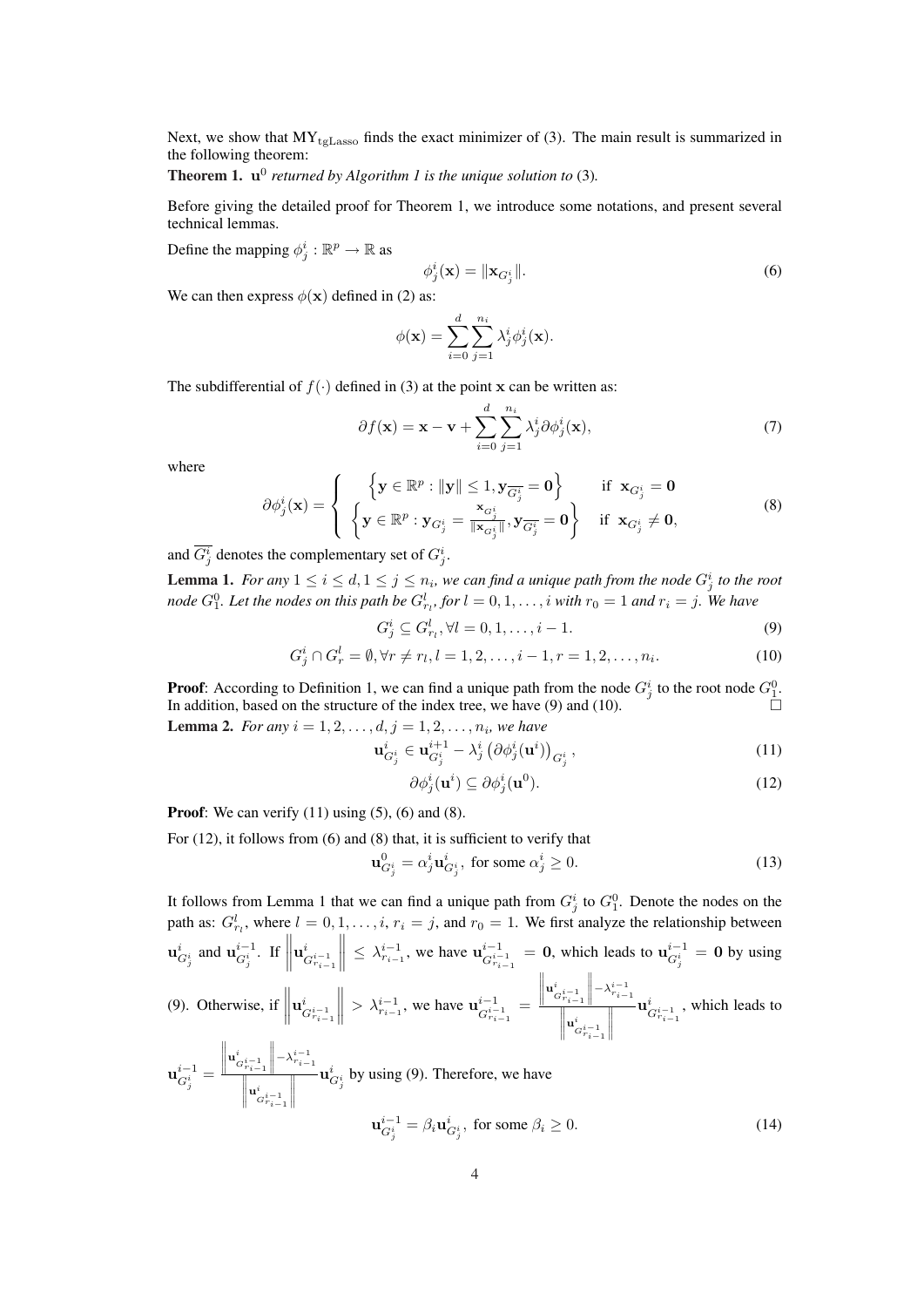By a similar argument, we have

$$
\mathbf{u}_{G_{r_l}}^{l-1} = \beta_l \mathbf{u}_{G_{r_l}}^l, \beta_l \ge 0, \forall l = 1, 2, \dots, i-1.
$$
 (15)

Together with (9), we have

$$
\mathbf{u}_{G_j^i}^{l-1} = \beta_l \mathbf{u}_{G_j^i}^l, \beta_l \ge 0, \forall l = 1, 2, \dots, i-1.
$$
 (16)

From (14) and (16), we show (13) holds with  $\alpha_j^i = \prod_{l=1}^i \beta_l$ . This completes the proof.

We are now ready to prove our main result:

**Proof of Theorem 1:** It is easy to verify that  $f(.)$  defined in (3) is strongly convex, thus it admits a unique minimizer. Our methodology for the proof is to show that

$$
\mathbf{0} \in \partial f(\mathbf{u}^0),\tag{17}
$$

which is the sufficient and necessary condition for  $\mathbf{u}^0$  to be the minimizer of  $f(.)$ .

According to Definition 1, the leaf nodes are non-overlapping. We assume that the union of the leaf nodes equals to  $\{1, 2, \ldots, p\}$ ; otherwise, we can add to the index tree the additional leaf nodes with weight 0 to satisfy the aforementioned assumption. Clearly, the original index tree and the new index tree with the additional leaf nodes of weight 0 yield the same penalty  $\phi(\cdot)$  in (2), the same Moreau-Yosida regularization in (3), and the same solution from Algorithm 1. Therefore, to prove (17), it suffices to show  $0 \in \partial f(u^0)_{G_j^i}$ , for all the leaf nodes  $G_j^i$ . Next, we focus on establishing the following relationship:

$$
\mathbf{0} \in \partial f(\mathbf{u}^0)_{G_1^d}.\tag{18}
$$

It follows from Lemma 1 that, we can find a unique path from the node  $G_1^d$  to the root  $G_1^0$ . Let the nodes on this path are  $G_{r_l}^l$ , for  $l = 0, 1, \ldots, d$  with  $r_0 = 1$  and  $r_d = 1$ . By using (10) of Lemma 1, we can get that the nodes that contain the index set  $G_1^d$  are exactly on the aforementioned path. In other words, ∀x, we have

$$
(\partial \phi_r^l(\mathbf{x}))_{G_1^d} = \{\mathbf{0}\}, \forall r \neq r_l, l = 1, 2, \dots, d - 1, r = 1, 2, \dots, n_i
$$
 (19)

by using  $(6)$  and  $(8)$ .

Applying (11) and (12) of Lemma 2 to each node on the aformetioned path, we have

$$
\mathbf{u}_{G_{r_l}^l}^{l+1} - \mathbf{u}_{G_{r_l}^l}^l \in \lambda_{r_l}^l \left(\partial \phi_{r_l}^l(\mathbf{u}^l)\right)_{G_{r_l}^l} \subseteq \lambda_{r_l}^l \left(\partial \phi_{r_l}^l(\mathbf{u}^0)\right)_{G_{r_l}^l}, \forall l = 0, 1, \ldots, d.
$$
 (20)

Making using of (9), we obtain from (20) the following relationship:

$$
\mathbf{u}_{G_1^d}^{l+1} - \mathbf{u}_{G_1^d}^l \in \lambda_{r_l}^l \left( \partial \phi_{r_l}^l(\mathbf{u}^0) \right)_{G_1^d}, \forall l = 0, 1, ..., d.
$$
 (21)

Adding (21) for  $l = 0, 1, \ldots, d$ , we have

$$
\mathbf{u}_{G_1^d}^{d+1} - \mathbf{u}_{G_1^d}^0 \in \sum_{l=0}^d \lambda_{r_l}^l \left(\partial \phi_{r_l}^l(\mathbf{u}^0)\right)_{G_1^d}
$$
(22)

It follows from  $(4)$ ,  $(7)$ ,  $(19)$  and  $(22)$  that  $(18)$  holds.

Similarly, we have  $0 \in f(\mathbf{u}^0)_{G_j^i}$  for the other leaf nodes  $G_j^i$ . Thus, we have (17).

#### 3.2 The Proposed Optimization Algorithm

With the analytical solution for  $\pi_{\lambda}(\cdot)$ , the minimizer of (3), we can apply many existing methods for solving (1). First, we show in the following lemma that, the optimal solution to (1) can be computed as a fixed point. We shall show in Section 3.3 that, the result in this lemma can also help determine the interval for the values of  $\lambda$ .

Lemma 3. *Let* x <sup>∗</sup> *be an optimal solution to* (1)*. Then,* x ∗ *satisfies:*

$$
\mathbf{x}^* = \pi_{\lambda \tau}(\mathbf{x}^* - \tau l'(\mathbf{x}^*)), \forall \tau > 0.
$$
 (23)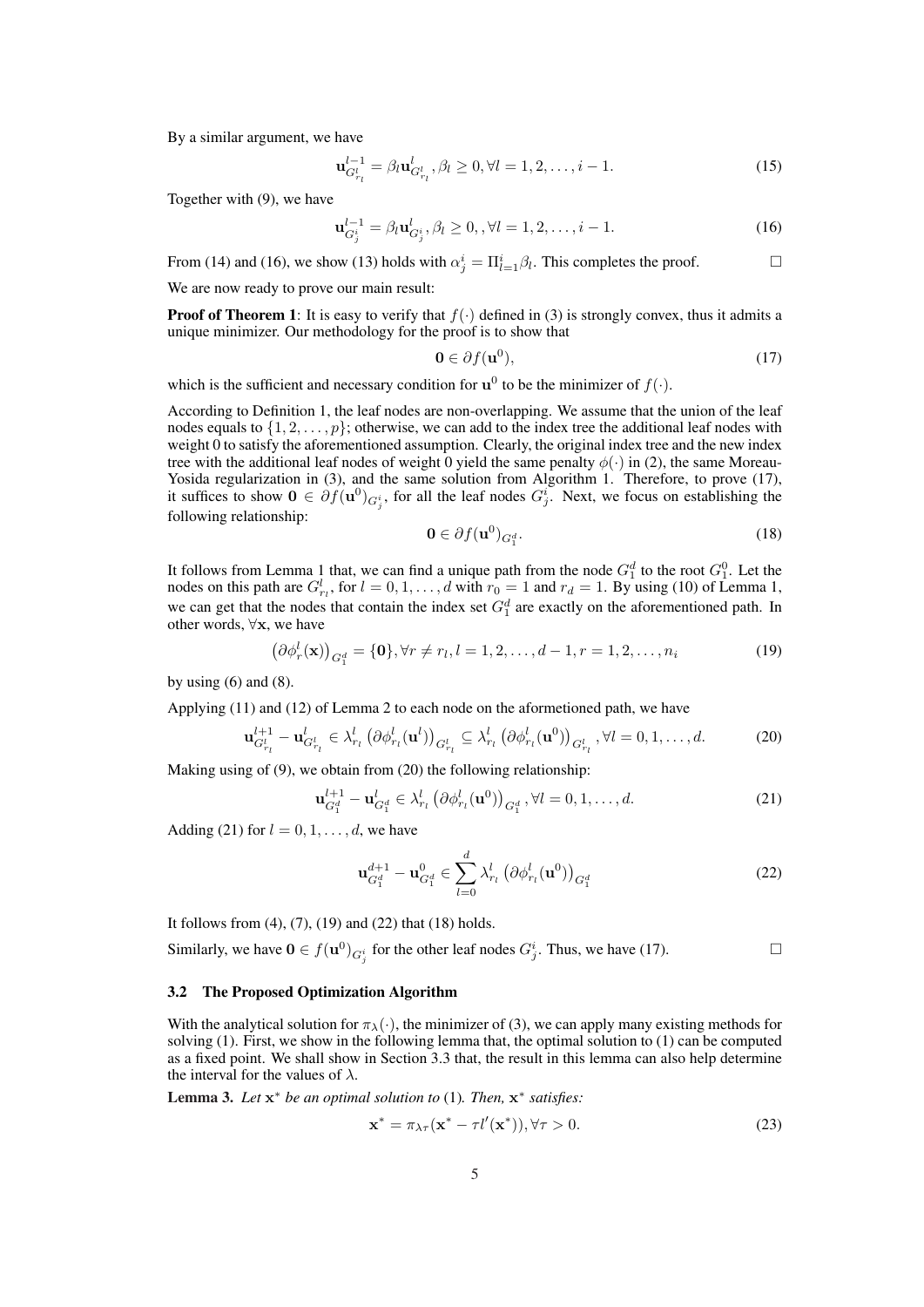**Proof:**  $x^*$  is an optimal solution to  $(1)$ , if and only if

$$
\mathbf{0} \in l'(\mathbf{x}^*) + \lambda \partial \phi(\mathbf{x}^*),\tag{24}
$$

which leads to

$$
\mathbf{0} \in \mathbf{x}^* - (\mathbf{x}^* - \tau l'(\mathbf{x}^*)) + \lambda \tau \partial \phi(\mathbf{x}^*), \forall \tau > 0.
$$
 (25)

Thus, we have  $\mathbf{x}^* = \arg \min_{\mathbf{x}} \frac{1}{2} ||\mathbf{x} - (\mathbf{x}^* - \tau l'(\mathbf{x}^*))||^2 + \lambda \tau \phi(\mathbf{x})$ . Recall that  $\pi_{\lambda}(\cdot)$  is the minimizer of (3). We have (23).

It follows from Lemma 3 that we can apply the fixed point continuation method [4] for solving (1). It is interesting to note that, with an appropriately chosen  $\tau$ , the scheme in (23) indeed corresponds to the gradient method developed for the composite function optimization [2, 19], achieving the global convergence rate of  $O(1/k)$  for k iterations. In addition, the scheme in (23) can be accelerated to obtain the accelerated gradient descent [2, 19], where the Moreau-Yosidea regularization also needs to be evaluated in each of its iteration. We employ the accelerated gradient descent developed in [2] for the optimization in this paper. The algorithm is called "tgLasso", which stands for the tree structured group Lasso. Note that, tgLasso includes our previous algorithm [11] as a special case, when the index tree is of depth 1 and  $w_1^0 = 0$ .

#### 3.3 The Effective Interval for the Values of  $\lambda$

When estimating the model parameters via (1), a key issue is to choose the appropriate values for the regularization parameter  $\lambda$ . A commonly used approach is to select the regularization parameter from a set of candidate values, whose values, however, need to be pre-specified in advance. Therefore, it is essential to specify the effective interval for the values of  $\lambda$ . An analysis of  $MY_{tgLasso}$ in Algorithm 1 shows that, with increasing  $\lambda$ , the entries of the solution to (3) are monotonically decreasing. Intuitively, the solution to (3) shall be exactly zero if  $\lambda$  is sufficiently large and all the entries of x are penalized in  $\phi(\mathbf{x})$ . Next, we summarize the main results of this subsection.

Theorem 2. *The zero point is a solution to* (1) *if and only if the zero point is a solution to* (3) with  $\mathbf{v} = -l'(\mathbf{0})$ . For the penalty  $\phi(\mathbf{x})$ , let us assume that all entries of x are penalized, i.e.,  $\forall l \in \{1, 2, \ldots, p\}$ , there exists at least one node  $G_j^i$  that contains l and meanwhile  $w_j^i > 0$ . Then, for any  $0 < ||-l'(0)|| < +\infty$ , there exists a unique  $\lambda_{\max} < +\infty$  satisfying: 1) if  $\lambda \geq \lambda_{\max}$  the *zero point is a solution to* (1)*, and 2) if*  $0 < \lambda < \lambda_{\text{max}}$ *, the zero point is not a solution to* (1)*.* 

**Proof:** If  $x^* = 0$  is the solution to (1), we have (24). Setting  $\tau = 1$  in (23), we obtain that  $x^* = 0$ is also the solution to (3) with  $\mathbf{v} = -l'(\mathbf{0})$ . If  $\mathbf{x}^* = \mathbf{0}$  is the solution to (3) with  $\mathbf{v} = -l'(\mathbf{0})$ , we have  $0 \in l'(\mathbf{0}) + \lambda \partial \phi(\mathbf{0})$ , which indicates that  $\mathbf{x}^* = \mathbf{0}$  is the solution to (1).

The function  $\phi(\mathbf{x})$  is closed convex. According to [18, Chapater 3.1.5],  $\partial\phi(\mathbf{0})$  is a closed convex and non-empty bounded set. From (8), it is clear that  $0 \in \partial \phi(0)$ . Therefore, we have  $||x|| \le$  $R, \forall x \in \partial \phi(0)$ , where R is a finite radius constant. Let

$$
S = \{ \mathbf{x} : \mathbf{x} = -\alpha R l'(0) / ||l'(0)||, \alpha \in [0, 1] \}
$$

be the line segment from 0 to  $-Rl'(0)/\|l'(0)\|$ . It is obvious that S is closed convex and bounded. Define  $I = S \bigcap \partial \phi(0)$ , which is clearly closed convex and bounded. Define

$$
\tilde{\lambda}_{\max} = \|\mathbf{l}'(\mathbf{0})\| / \max_{\mathbf{x} \in I} \|\mathbf{x}\|.
$$

It follows from  $||l'(0)|| > 0$  and the boundedness of I that  $\tilde{\lambda}_{\max} > 0$ . We first show  $\tilde{\lambda}_{\max} < +\infty$ . Otherwise, we have  $I = \{0\}$ . Thus,  $\forall \lambda > 0$ , we have  $-l'(0)/\lambda \notin \partial \phi(0)$ , which indicates that 0 is neither the solution to (1) nor (3) with  $\mathbf{v} = -l'(\mathbf{0})$ . Recall the assumption that,  $\forall l \in \{1, 2, ..., p\}$ , there exists at least one node  $G_j^i$  that contains l and meanwhile  $w_j^i > 0$ . It follows from Algorithm 1 that, there exists a  $\tilde{\lambda} < +\infty$  such that when  $\lambda > \tilde{\lambda}$ , 0 is a solution to (3) with  $\mathbf{v} = -l'(\mathbf{0})$ , leading to a contradiction. Therefore, we have  $0 < \tilde{\lambda}_{\max} < +\infty$ . Let  $\lambda_{\max} = \tilde{\lambda}_{\max}$ . The arguments hold since 1) if  $\lambda \geq \lambda_{\max}$ , then  $-l'(0)/\lambda \in I \subseteq \partial \phi(0)$ ; and 2) if  $0 < \lambda < \lambda_{\max}$ , then  $-l'(\tilde{\mathbf{0}})/\lambda \notin \partial \phi(0)$ .  $\Box$ When  $l'(0) = 0$ , the problem (1) has a trivial zero solution. We next focus on the nontrivial case

 $l'(0) \neq 0$ . We present the algorithm for efficiently solving  $\lambda_{\text{max}}$  in Algorithm 2. In Step 1,  $\lambda_0$  is an initial guess of the solution. Our empirical study shows that  $\lambda_0 = \sqrt{\frac{||l'(\mathbf{0})||^2}{\sum_{i=0}^d \sum_{j=1}^{n_i} (w_j^i)^2}}$  works quite

well. In Step 2-6, we specify an interval  $[\lambda_1, \lambda_2]$  in which  $\lambda_{\text{max}}$  resides. Finally, in Step 7-14, we apply bisection for computing  $\lambda_{\text{max}}$ .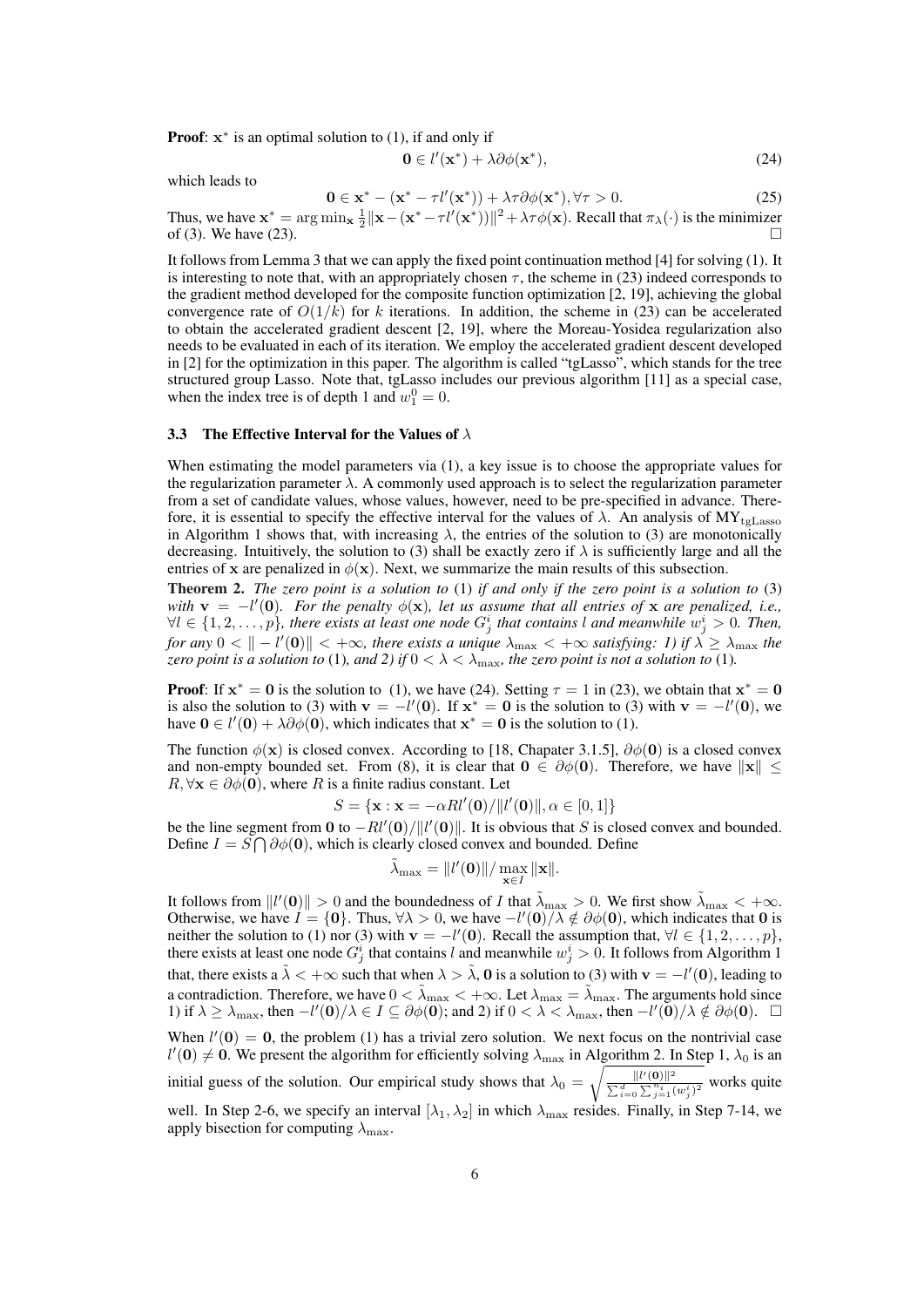**Algorithm 2** Finding  $\lambda_{\text{max}}$  via Bisection

**Input:**  $l'(0)$ , the index tree T with nodes  $G_j^i$   $(i = 0, 1, \ldots, d, j = 1, 2, \ldots, n_i)$ , the weights  $w_j^i \geq 0$  $(i = 0, 1, \ldots, d, j = 1, 2, \ldots, n_i)$ ,  $\lambda_0$ , and  $\delta = 10^{-10}$ Output:  $\lambda_{\text{max}}$ 1: Set  $\lambda = \lambda_0$ 2: if  $\phi_{\lambda}(-l'(0)) = 0$  then 3: Set  $\lambda_2 = \lambda$ , and find the largest  $\lambda_1 = 2^{-i}\lambda$ ,  $i = 1, 2, \dots$  such that  $\pi_{\lambda_1}(-l'(0)) \neq 0$ 4: else 5: Set  $\lambda_1 = \lambda$ , and find the smallest  $\lambda_2 = 2^i \lambda$ ,  $i = 1, 2, \dots$  such that  $\pi_{\lambda_2}(-l'(0)) = 0$ 6: end if 7: while  $\lambda_2 - \lambda_1 \ge \delta$  do<br>8. Set  $\lambda = \frac{\lambda_1 + \lambda_2}{\lambda_1 + \lambda_2}$ 8: Set  $\lambda = \frac{\lambda_1}{\lambda_2}$ 9: **if**  $\pi_{\lambda}(-l'(0)) = 0$  then 10: Set  $\lambda_2 = \lambda$ <br>11: else else 12: Set  $\lambda_1 = \lambda$ <br>13: **end if** end if 14: end while 15:  $\lambda_{\text{max}} = \lambda$ 

# 4 Experiments

We have conducted experiments to evaluate the efficiency and effectiveness of the proposed tgLasso algorithm on the face data sets JAFFE [14] and AR [15]. JAFFE contains 213 images of ten Japanese actresses with seven facial expressions: neutral, happy, disgust, fear, anger, sadness, and suprise. We used a subsect of AR that contains 400 images corresponding to 100 subjects, with each subject containing four facial expression: neutral, smile, anger, and scream. For both data sets, we resize the image size to  $64 \times 64$ , and make use of the tree structure depicted in Figure 1. Our task is to discriminate each facial expression from the rest ones. Thus, we have seven and four binary classification tasks for JAFFE and AR, respectively. We employ the least squares loss for  $l(\cdot)$ , and set the regularization parameter  $\lambda = r \times \lambda_{\text{max}}$ , where  $\lambda_{\text{max}}$  is computed using Algorithm 2, and  $r = \{5 \times 10^{-1}, 2 \times 10^{-1}, 1 \times 10^{-1}, 5 \times 10^{-2}, 2 \times 10^{-2}, 1 \times 10^{-2}, 5 \times 10^{-3}, 2 \times 10^{-3}\}$ . The source codes, included in the SLEP package  $[12]$ , are available online<sup>1</sup>.

Table 1: Computational time (seconds) for one binary classification task (averaged over 7 and 4 runs for JAFFE and AR, respectively). The total time for all eight regularization parameters is reported.

|                           | <b>JAFFE</b> | AR   |
|---------------------------|--------------|------|
| tgLasso                   | 30           | 73   |
| alternating algorithm [9] | 4054         | 5155 |

Efficiency of the Proposed tgLasso We compare our proposed tgLasso with the recently proposed alternating algorithm [9] designed for the tree-guided group Lasso. We report the total computational time (seconds) for running one binary classification task (averaged over 7 and 4 tasks for JAFFE and AR, respectively) corresponding to the eight regularization parameters in Table 1. We can obseve that tgLasso is much more efficient than the alternating algorithm. We note that, the key step of tgLasso in each iteration is the associated Moreau-Yosida regularization, which can be efficiently computed due to the existence of an analytical solution; and the key step of the alternating algorithm in each iteration is the matrix inversion, which does not scale well to high-dimensional data.

Classification Performance We compare the classification performance of tgLasso with Lasso. On AR, we use 50 subjects for training, and the remaining 50 subjects for testing; and on JAFFE, we use 8 subjects for training, and the remaining 2 subjects for testing. This subject-independent setting is challenging, as the subjects to be tested are not included in the training set. The reported results are averaged over 10 runs for randomly chosen subjects. For each binary classification task, we compute the balanced error rate [3] to cope with the unbalanced positive and negative samples. We

<sup>1</sup>http://www.public.asu.edu/˜jye02/Software/SLEP/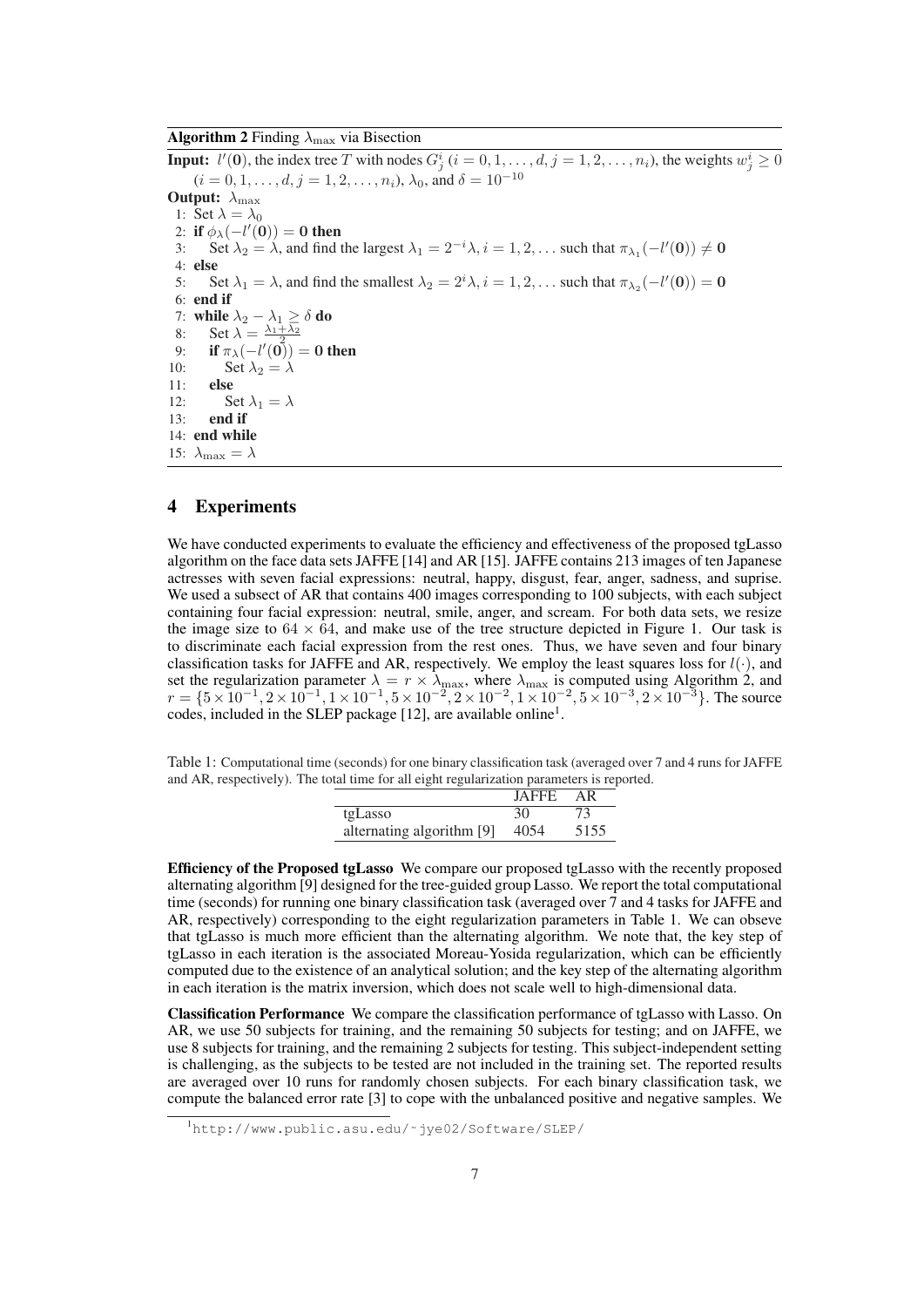

Figure 3: Classification performance comparison between Lasso and the tree structured group Lasso. The horizontal axis corresponds to different regularization parameters  $\lambda = r \times \lambda_{\text{max}}$ .



Figure 4: Markers obtained by Lasso, and tree structured group Lasso (white pixels correspond to the markers). First row: face images of four expression from the AR data set; Second row: the markers identified by tree structured group Lasso; Third row: the markers identified by Lasso.

report the averaged results in Figure 3. Results show that tgLasso outperforms Lasso in both cases. This verifies the effectiveness of tgLasso in incorporating the tree structure in the formulation, i.e., the spatial locality information of the face images. Figure 4 shows the markers identified by tgLasso and Lasso under the best regularization parameter. We can observe from the figure that tgLasso results in a block sparsity solution, and most of the selected pixels are around mouths and eyes.

# 5 Conclusion

In this paper, we consider the efficient optimization for the tree structured group Lasso. Our main technical result show the Moreau-Yosida regularization associated with the tree structured group Lasso admits an analytical solution. Based on the Moreau-Yosida regularization, we an design efficient algorithm for solving the grouped tree structure regularized optimization problem for smooth convex loss functions, and develop an efficient algorithm for determining the effective interval for the parameter  $\lambda$ . Our experimental results on the AR and JAFFE face data sets demonstrate the efficiency and effectiveness of the proposed algorithm. We plan to apply the proposed algorithm to other applications in computer vision and bioinformatics involving the tree structure.

### Acknowledgments

This work was supported by NSF IIS-0612069, IIS-0812551, CCF-0811790, IIS-0953662, NGA HM1582-08-1-0016, NSFC 60905035, 61035003, and the Office of the Director of National Intelligence (ODNI), Intelligence Advanced Research Projects Activity (IARPA), through the US Army.